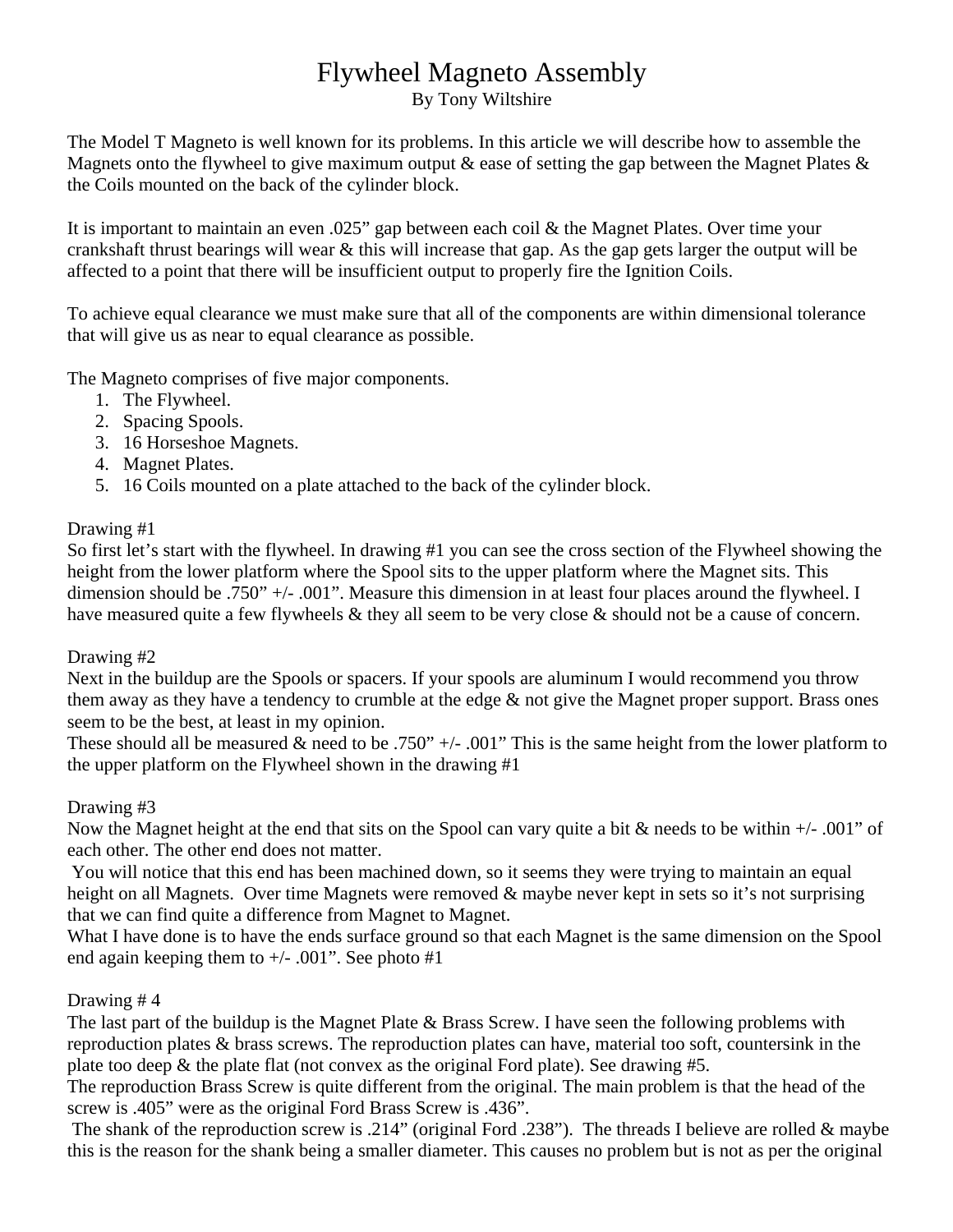Ford Drawing. In fact the only detail that is, is the slot in the head for the screw driver & the #14 x 24 TPI thread size. However I am told that there are some screws out there that have a different TPI so make sure you can screw the Brass screw in by **hand**.

As a general note, always make sure you can screw nuts, bolts & screws in by hand. Any friction in the threads will reduce the amount of clamping force when you reach the specified torque, as the extra torque required to turn the screw will be subtracted from the actual torque required to give the desired clamping force.

Any one or a combination of can give you a problem.

With the countersink too deep & the head of the screw too small, this allows the screw head to go further down inside of the countersink & when tightened bends the flat reproduction plates, giving you a concaved plate with the ends turned up. This is not a good situation & can vary from plate to plate making it difficult to set the .025" gap with the coils.

 If you have original plates they should be slightly convex as in drawing #5. This is from the Ford original drawing. If you are lucky to have a set of NOS Brass Screws, (most unlikely) & a set of original plates they should look like those in photo #2.

However if you have original plates, make sure they are still convex, & if you are using reproduction screws they should look like those in photo #2. Although the head of the screw is lower in the countersink, when tightened down should not cause the plate to bend too much still keeping it slightly convex & the ends down.

With the Magnets ground equal  $\&$  the plates selected to all be within  $+/-$  .001" we should end up with an overall dimension of around 1.624" as in Drawing #4 (depending on how much you grind off the end of the Magnet.) Original plates are around .128" to .130" Not sure about the reproduction ones but you must end up with them as close to  $+/- .001"$ 

The way I prefer to measure (if all magnet plates are within let's say  $+/-005$ " of each other) is to use a magnet base & dial indicator clamped to a piece of steel that will sit on the face of the flywheel as in photo #3. If you have used the original magnet plates that still are convex then you should take the measurement in the center of the plate as in the photo #3.

I personally am not in favor of using the original method of using the KRW tool & a hammer to adjust the height the of the plate. If you do use this method make sure the screw is still tight after you have adjusted a plate by hitting it with a copper or lead hammer, as it may have become loose.

Now comes the question of how we magnetize the magnets. There are two methods that I have used  $\&$  they seem to work OK.

- 1. Is if you have a single magnet magnetizer then this is probably the most preferred method.
- 2. An alternative is to do them after you have assembled the magnets to the flywheel. This is covered at the end of this article.

When assembling the magnets to the flywheel they must be placed with the South Pole next to the South Pole of the next magnet & the North Pole next to the North Pole of the next magnet. See drawing #6

One way of reusing original brass screws is to put a small countersink in the flywheel or ring gear, This will allow you to peen the brass screw over into the countersink. If you prefer not to do this then you have to use reproduction screws. These will sit a little lower in the magnet plate but should be OK if you are using original plates.

You may want to talk to the vendors as I think they are looking at making the plate correctly with the convex but to use the reproduction screw.

#### **Using option two to magnetize the magnets.**